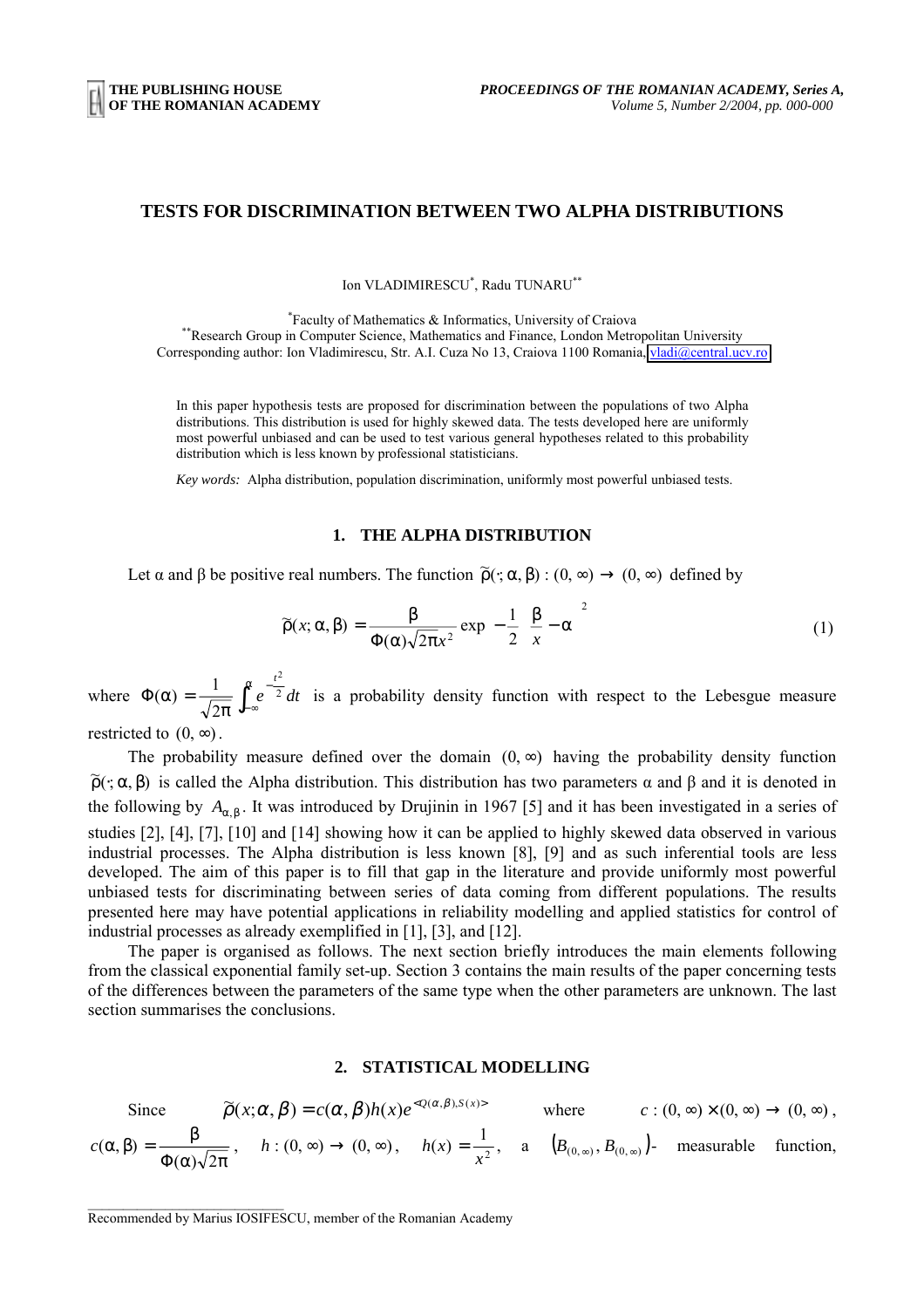$$
Q: (0, \infty) \times (0, \infty) \to R^2, \qquad Q(\alpha, \beta) = \left(-\frac{\beta^2}{2}, \alpha\beta\right)^t \quad \text{and} \qquad S: (0, \infty) \to R^2, \qquad S(x) = \left(\frac{1}{x^2}, \frac{1}{x}\right)^t, \qquad a
$$
  
(*R R*) -measurable function the statistical model

 $(B_{(0, \infty)}, B_{R^2})$ -measurable function the statistical model

$$
((0, \infty), B_{(0, \infty)}, \{A_{\alpha, \beta} \mid \alpha, \beta > 0\})
$$
\n<sup>(2)</sup>

is of exponential type ([6]) and the statistic *S* is sufficient for inference on the unknown parameters.

Following [13] it is possible to choose a  $\sigma$ -finite measure v on  $((0, \infty), B_{(0, \infty)})$  that dominates the statistical model (2). The probability density function of the probability distribution  $A_{\alpha, \beta}$  with respect to v is

$$
\rho(x; \alpha, \beta) = c(\alpha, \beta)e^{Q(\alpha, \beta), S(x)>}\tag{3}
$$

for all positive *x*.

The likelihood function associated to the statistical model represented by (2) is

$$
L_n(x^{(n)};\alpha,\beta) = c^n(\alpha,\beta) \exp\left[\alpha\beta \sum_{i=1}^n \frac{1}{x_i} - \frac{\beta^2}{2} \sum_{i=1}^n \frac{1}{x_i^2}\right]
$$
(4)

for any  $x^{(n)} = (x_1, ..., x_n)^t \in (0, \infty)^n$ .

### **3. TESTS FOR DISCRIMINATING BETWEEN TWO ALPHA POPULATIONS**

The novelty of this paper consists in testing the discrepancy between two distributions from the Alpha family. Consider the statistical model

$$
\otimes_{i=1}^2 \left( (0, \infty), B_{(0, \infty)}; \{ A_{\alpha_i, \beta_i} \mid \alpha_i, \beta_i > 0 \} \right)^{n_i}
$$
 (5)

that is dominated by the measure  $v^{n_1} \otimes v^{n_2}$ , where  $n_1, n_2 \in N^*$  are given.

The probability density of the probability distribution  $(A_{\alpha_1,\beta_1})^{n_1} \otimes (A_{\alpha_2,\beta_2})^{n_2}$  with respect to  $v^{n_1} \otimes v^{n_2}$  is

$$
L_{n_1,n_2}(x^{(n_1)},y^{(n_2)};\alpha_1,\beta_1,\alpha_2,\beta_2) =
$$
  
=  $\kappa(\alpha_1,\beta_1,\alpha_2,\beta_2) \exp\left[\alpha_1\beta_1 \sum_{i=1}^{n_1} \frac{1}{x_i} + \alpha_2\beta_2 \sum_{i=1}^{n_2} \frac{1}{y_i} - \frac{\beta_1^2}{2} \sum_{i=1}^{n_1} \frac{1}{x_i^2} - \frac{\beta_2^2}{2} \sum_{i=1}^{n_2} \frac{1}{y_i^2}\right]$  (6)

for all positive *x*'s and *y*'s, with  $\kappa(\alpha_1, \beta_1, \alpha_2, \beta_2) = c^{n_1}(\alpha_1, \beta_1) c^{n_2}(\alpha_2, \beta_2)$ .

Here we consider first the tests for the comparison of parameters  $\beta_1, \beta_2$  when the other parameters  $\alpha_1, \alpha_2$  are *unknown*. It is worth pointing out that the research cited above on the statistical inference for the Alpha distribution assumes that  $\alpha > 3$ , motivated mainly by the values used in empirical studies. While this greatly simplifies the inferential process due to the fact that  $\Phi(\alpha) \equiv 1$  it is an unnecessary restriction.

The function in (6) can be rewritten equivalently as

$$
\tilde{L}_{n_1,n_2}(x^{(n_1)},y^{(n_2)};\theta,w_1,w_2,w_3) == c^*(\theta,w_1,w_2,w_3) \exp[\theta U(x^{(n_1)},y^{(n_2)}) + w_1 T_1(x^{(n_1)},y^{(n_2)}) + w_2 T_2(x^{(n_1)},y^{(n_2)}) + w_3 T_3(x^{(n_1)},y^{(n_2)})]
$$
\n(7)

where

$$
\theta = -\frac{\beta_1^2}{2} + \lambda_0 \frac{\beta_2^2}{2}, \ \ w_1 = -\frac{\beta_2^2}{2}, \ \ w_2 = n_1 \alpha_1 \beta_1, \ \ w_3 = n_2 \alpha_2 \beta_2
$$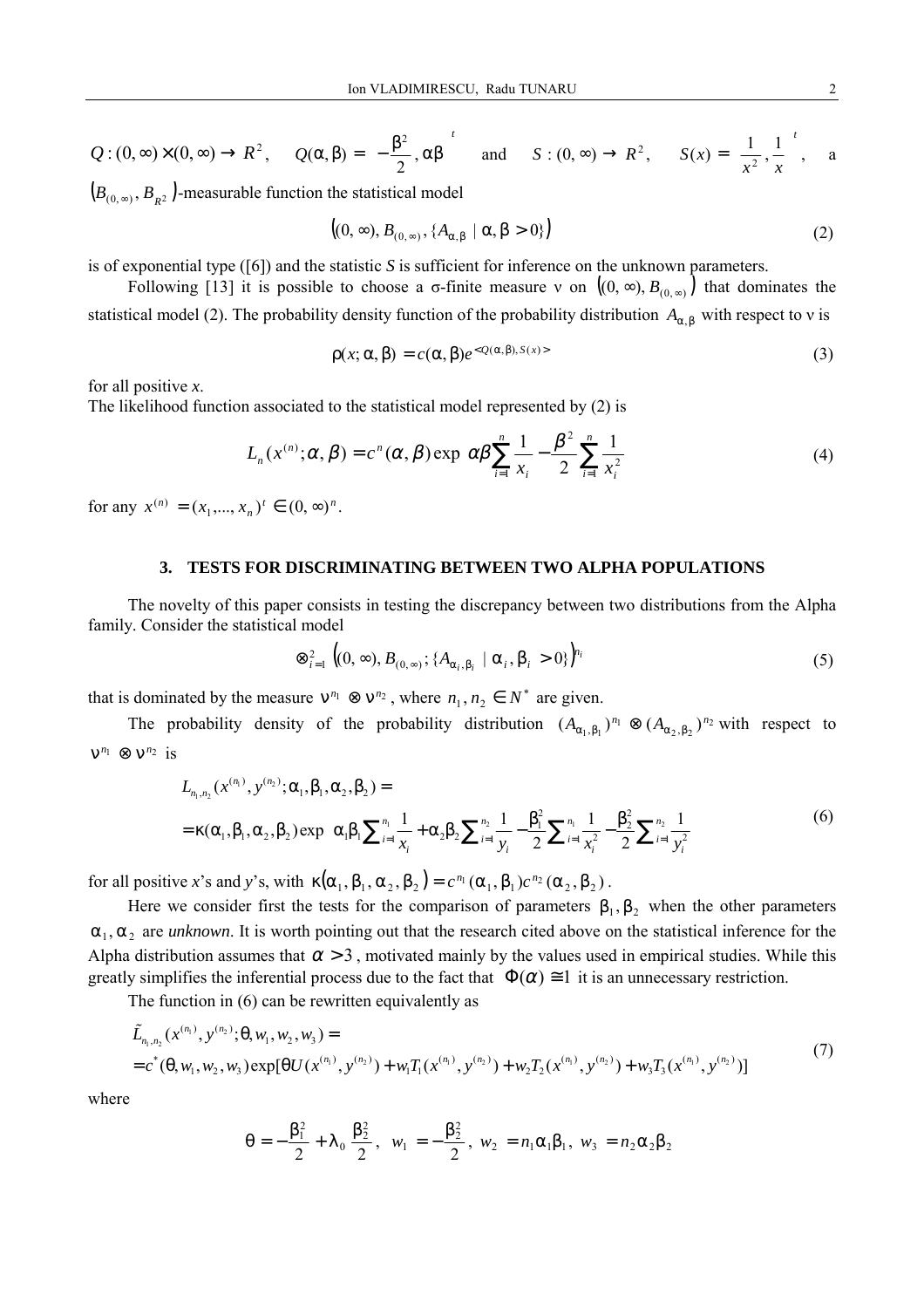$$
U(x^{(n_1)}, y^{(n_2)}) = \sum_{i=1}^{n_1} \frac{1}{x_i^2}, T_1(x^{(n_1)}, y^{(n_2)}) = \sum_{i=1}^{n_2} \frac{1}{y_i^2} + \lambda_0 \sum_{i=1}^{n_1} \frac{1}{x_i^2}
$$

$$
T_2(x^{(n_1)}, y^{(n_2)}) = \frac{1}{n_1} \sum_{i=1}^{n_1} \frac{1}{x_i}, T_3(x^{(n_1)}, y^{(n_2)}) = \frac{1}{n_2} \sum_{i=1}^{n_2} \frac{1}{y_i}
$$

and where  $\lambda_0 > 0$  is known.

Hence, the statistic  $(U, T_1, T_2, T_3)^t$  is sufficient for the set of parameters  $(\theta, w_1, w_2, w_3)^t$ . In the following  $s(m, n; \varepsilon)$  denotes the quantile of order  $\varepsilon$  for the Fisher-Snedecor distribution  $S_{m,n}$  with *m* and *n* degrees of freedom and  $F_{m,n}$  denotes the cumulative distribution and  $\rho_{m,n}$  denotes the probability distribution function of the same distribution  $S_{m,n}$ .

Consider now the statistic

$$
V(x^{(n_1)}, y^{(n_2)}) = \frac{\lambda_0(n_2 - 1)}{n_1 - 1} \frac{\sum_{i=1}^{n_1} \left(\frac{1}{x_i} - \frac{1}{n_1} \sum_{j=1}^{n_1} \frac{1}{x_j}\right)^2}{\sum_{i=1}^{n_2} \left(\frac{1}{y_i} - \frac{1}{n_2} \sum_{j=1}^{n_2} \frac{1}{y_j}\right)^2}
$$

This statistic can be linked to the maximum likelihood estimator developed in [14] for the parameter  $\alpha$ . This statistic has an important property. If the null hypothesis cannot be rejected then the statistic *V* has an *F* distribution which does not depend on the parameters of the Alpha distribution.

**Theorem 1**. Let  $\lambda_0 > 0$  and  $\varepsilon \in (0,1)$  be given. Then

- i. The test  $\varphi_1 = 1_{(V > s(n_1 1, n_2 1, 1 \varepsilon)}$ , is uniformly most powerful unbiased at the level of significance  $\varepsilon$ for testing the null hypothesis  $H_0^{(1)}$ :  $\beta_1^2 \le \lambda_0 \beta_2^2$  versus the alternative  $H_1^{(1)}$ :  $\beta_1^2 > \lambda_0 \beta_2^2$ .
- ii. The test  $\varphi_2 = 1_{(V < s(n_1-1, n_2-1; 1-\epsilon))}$ , is uniformly most powerful unbiased at the level of significance  $\epsilon$ for testing the null hypothesis  $H_0^{(2)}$ :  $\beta_1^2 \ge \lambda_0 \beta_2^2$  versus the alternative  $H_1^{(2)}$ :  $\beta_1^2 < \lambda_0 \beta_2^2$ .

iii. The test  $\varphi_3 = 1_{(V^* < c_1) \cup (V^* > c_2)}$ , where

$$
V^*(x^{(n_1)}, y^{(n_2)}) = \frac{\lambda_0 \sum_{i=1}^{n_1} \left( \frac{1}{x_i} - \frac{1}{n_1} \sum_{j=1}^{n_1} \frac{1}{x_j} \right)^2}{\lambda_0 \sum_{i=1}^{n_1} \left( \frac{1}{x_i} - \frac{1}{n_1} \sum_{j=1}^{n_1} \frac{1}{x_j} \right)^2 + \sum_{i=1}^{n_2} \left( \frac{1}{y_i} - \frac{1}{n_2} \sum_{j=1}^{n_2} \frac{1}{y_j} \right)^2},
$$
\n(8)

is uniformly most powerful unbiased at the level of significance ε for testing the null hypothesis  $H_0^{(3)}$ :  $\beta_1^2 = \lambda_0 \beta_2^2$  versus the alternative  $H_1^{(3)}$ :  $\beta_1^2 \neq \lambda_0 \beta_2^2$ .. The scalars  $c_1, c_2$  satisfy the conditions

$$
\int_{c_1}^{c_2} \rho_{\frac{n_1-1}{2}, \frac{n_2-1}{2}}(x) dx = 1 - \varepsilon = \int_{c_1}^{c_2} \rho_{\frac{n_1+1}{2}, \frac{n_2-1}{2}}(x) dx \tag{9}
$$

*Proof:* i. Since  $V = \frac{n_0 (n_2 - 1)}{n_1 - 1} \frac{C}{T_1 - \lambda_0 U - n_2 T_3^2}$  $\frac{1}{2}$ 1  $0^{11}2$ 1  $(n_2 - 1)$  $T_1 - \lambda_0 U - n_2 T$  $U - T$ *n n*  $\lambda_{0}U$   $-$ − −  $\frac{\lambda_0 (n_2 - 1)}{\lambda_0 (n_2 - 1)}$   $\frac{U - T_2^2}{\lambda_0 (n_2 - 1)}$  we conclude that this statistic is a non-decreasing function

of *U*. In addition, when  $\beta_1^2 = \lambda_0 \beta_2^2$ , the statistic *V* can be rewritten as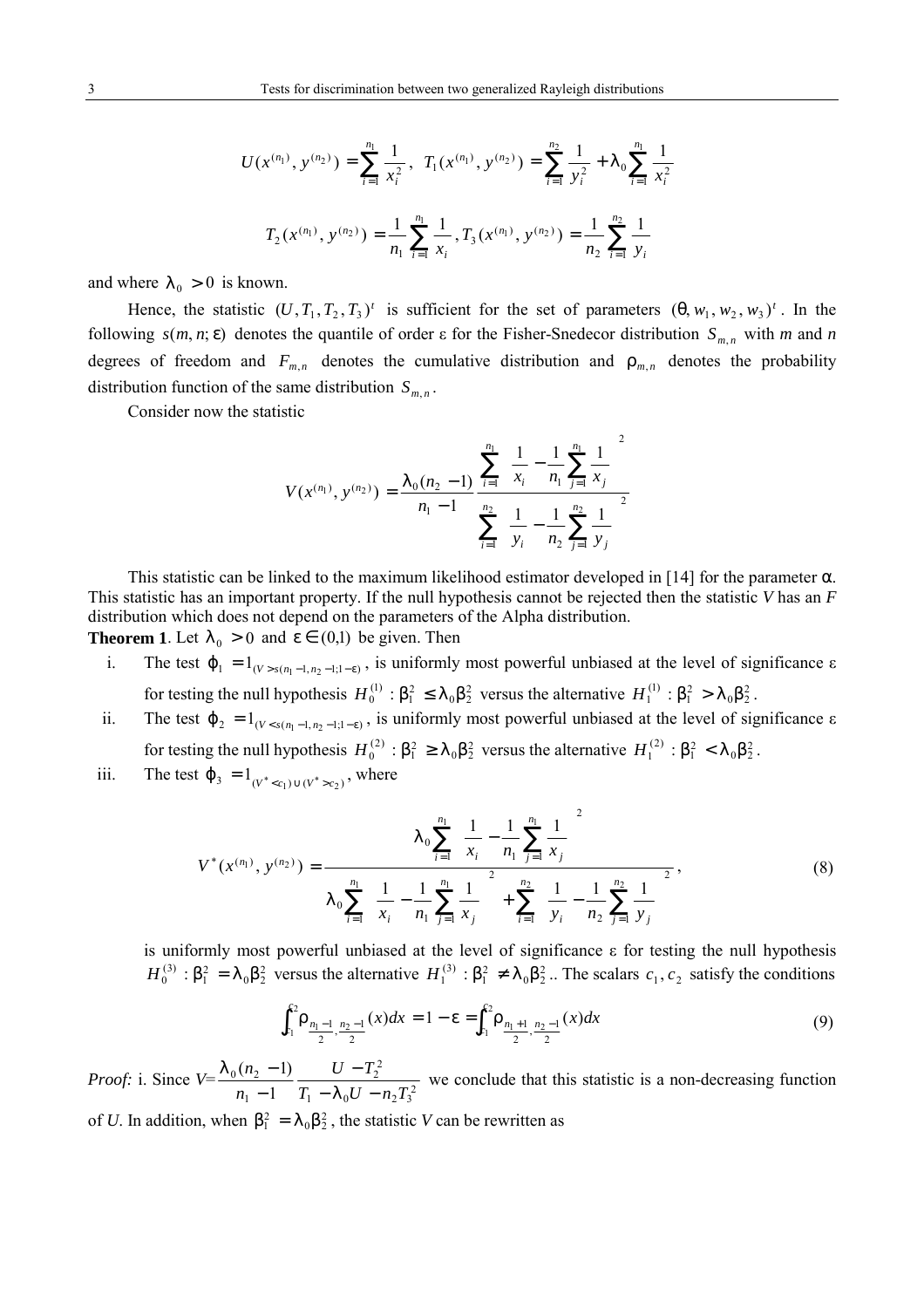$$
V(x^{(n_1)}, y^{(n_2)}) = \frac{\frac{\beta_1^2}{n_1 - 1} \sum_{i=1}^{n_1} \left( \frac{1}{x_i} - \frac{1}{n_1} \sum_{j=1}^{n_1} \frac{1}{x_j} \right)^2}{\frac{\beta_2^2}{n_2 - 1} \sum_{i=1}^{n_2} \left( \frac{1}{y_i} - \frac{1}{n_2} \sum_{j=1}^{n_2} \frac{1}{y_j} \right)^2}
$$

The variable at the numerator has a  $\chi^2(n_1 - 1)$  distribution while the variable at the denominator has a  $\chi^2(n_2 - 1)$  distribution and moreover, the two variables are independent statistics with respect to  $(A_{\alpha_1,\beta_1})^{n_1} \otimes (A_{\alpha_2,\beta_2})^{n_2}$ . Thus, when  $\beta_1^2 = \lambda_0 \beta_2^2$ , it is true that  $V \sim S_{n_1-1,n_2-1}$ , that is

$$
[(A_{\alpha_1,\beta_1})^{n_1} \otimes (A_{\alpha_2,\beta_2})^{n_2}] \circ V^{-1} = S_{n_1-1,n_2-1}
$$
\n(10)

This means that the statistic *V* is a free parameter statistic over the domain  $\Omega_0 = \{(\alpha_1, \beta_1, \alpha_2, \beta_2) | \alpha_1, \beta_1, \alpha_2, \beta_2 > 0, \beta_1^2 = \lambda_0 \beta_2^2\}$ . Then, using theorem 1, chapter 5, from [11] it follows that the test given by the critical region  $C_1 = \{(x_1, ..., x_{n_1}, y_1, ..., y_{n_2}) | V(x_1, ..., x_{n_1}, y_1, ..., y_{n_2}) > c\}$ where *c* is determined, under  $\beta_1^2 = \lambda_0 \beta_2^2$ , from the condition

$$
A^{n_1}_{\alpha_1,\beta_1} \otimes A^{n_2}_{\alpha_2,\beta_2}(C_1) = \varepsilon
$$
\n(11)

is uniformly most powerful unbiased test for testing the null hypothesis  $\widetilde{H}^{(1)}_{0}$ :  $\theta \le 0$  (which is equivalent to the null hypothesis  $H_0^{(1)}$ :  $\beta_1^2 \le \lambda_0 \beta_2^2$ ) versus the alternative  $\widetilde{H}_1^{(1)}$ :  $\theta > 0$  at the level of significance  $\varepsilon$ . The proof of i. is finalised if we show that  $c = s(n_1 - 1, n_2 - 1, 1 - \varepsilon)$ . From (11) we get

$$
\varepsilon = [A_{\alpha_1,\beta_1}^{n_1} \otimes A_{\alpha_2,\beta_2}^{n_2}(C_1) = 1 - F_{(n_1-1),(n_2-1)}(c)
$$

and thus  $c = s(n_1 - 1, n_2 - 1, 1 - \varepsilon)$ . The proof for ii. is similar with i.

iii. It is easy to see that the statistic *W* can be rewritten as  $W = \frac{R_0 C_0 R_1 R_0 T_2}{T_1 - R_1 \lambda_0 T_2^2 - R_2 T_3^2}$  $_{0}U-n_{1}\lambda _{0}T_{2}^{2}$  $T_1 - n_1 \lambda_0 T_2^2 - n_2 T$  $W = \frac{\lambda_0 U - n_1 \lambda_0 T_2^2}{T_1 - n_1 \lambda_0 T_2^2 - n_2 T_3^2}$  and since the numerator is positive it follows then that *W* as a function of *U* is linear and increasing. When  $\beta_1^2 = \lambda_0 \beta_2^2$  we get that

$$
W(x^{(n_1)}, y^{(n_2)}) = \frac{\beta_1^2 \sum_{i=1}^{n_1} \left( \frac{1}{x_i} - \frac{1}{n_1} \sum_{j=1}^{n_1} \frac{1}{x_j} \right)^2}{\beta_1^2 \sum_{i=1}^{n_1} \left( \frac{1}{x_i} - \frac{1}{n_1} \sum_{j=1}^{n_1} \frac{1}{x_j} \right)^2 + \beta_2^2 \sum_{i=1}^{n_2} \left( \frac{1}{y_i} - \frac{1}{n_2} \sum_{j=1}^{n_2} \frac{1}{y_j} \right)^2}.
$$

It can be noticed that the statistics  $W_1, W_2$  defined by  $W_1(x^{(n_1)}, y^{(n_2)}) = \beta_1^2 \sum_{i=1}^{\infty} \left[ \frac{1}{x_i} - \frac{1}{n_1} \sum_{j=1}^{\infty} \frac{1}{x_j} \right]$  $\overline{1}$ I I l  $(p_1, y^{(n_2)}) = \beta_1^2 \sum_{n_1}^{n_1} \left( \frac{1}{1} - \frac{1}{n_1} \right)$ 1  $1 \quad j=1$  $\chi_1(x^{(n_1)}, y^{(n_2)}) = \beta_1^2 \sum_{n_1}^{n_1} \left( \frac{1}{1} - \frac{1}{1} \sum_{n_2}^{n_1} \frac{1}{n_2} \right)$ *i i*  $\binom{n_1}{j=1}$   $\lambda_j$  $n_1$  ,  $(n_2)$  $x_i$   $n_1 \nightharpoonup_{i=1}^{\infty} x$  $W_1(x^{(n_1)}, y^{(n_2)}) = \beta_1^2 \sum \left| \frac{1}{n_1} - \frac{1}{n_2} \right|$  and

 $\sum_{i=1}^{n} \left( \frac{1}{y_i} - \frac{1}{n_2} \sum_{j=1}^{n} \frac{1}{y_j} \right)$  $\overline{1}$  $\overline{\phantom{a}}$ I I ∖  $(y^{(n_1)}, y^{(n_2)}) = \beta_2^2 \sum_{n_1}^{n_2} \left( \frac{1}{n_1} - \frac{1}{n_2} \sum_{n_2}^{n_2} \right)$ 1 2 2  $j=1$  $\sum_{i=2}^{n_2} (x^{(n_1)}, y^{(n_2)}) = \beta_2^2 \sum_{i=1}^{n_2} \left( \frac{1}{1} - \frac{1}{1} \sum_{i=1}^{n_2} \frac{1}{1} \right)$ *i n i*  $\binom{n_2}{j=1}$  *j j*  $n_1$  ,  $(n_2)$  $y_i$  *n*<sub>2</sub>  $\underset{i=1}{\leftarrow}$  *y*  $W_2(x^{(n_1)}, y^{(n_2)}) = \beta_2^2$   $\sum_{n=1}^{\infty}$   $\sum_{n=1}^{\infty}$  are independent and have the probability distributions  $\chi^2(n_1-1), \chi^2(n_2-1)$ . Thus, when  $\beta_1^2 = \lambda_0 \beta_2^2$ , the statistic *W* has with respect to the probability measure  $(A_{\alpha_1,\beta_1})^{n_1} \otimes (A_{\alpha_2,\beta_2})^{n_2}$ , the distribution Beta  $b_{\frac{n_1-1}{2},\frac{n_2-1}{2}}$ .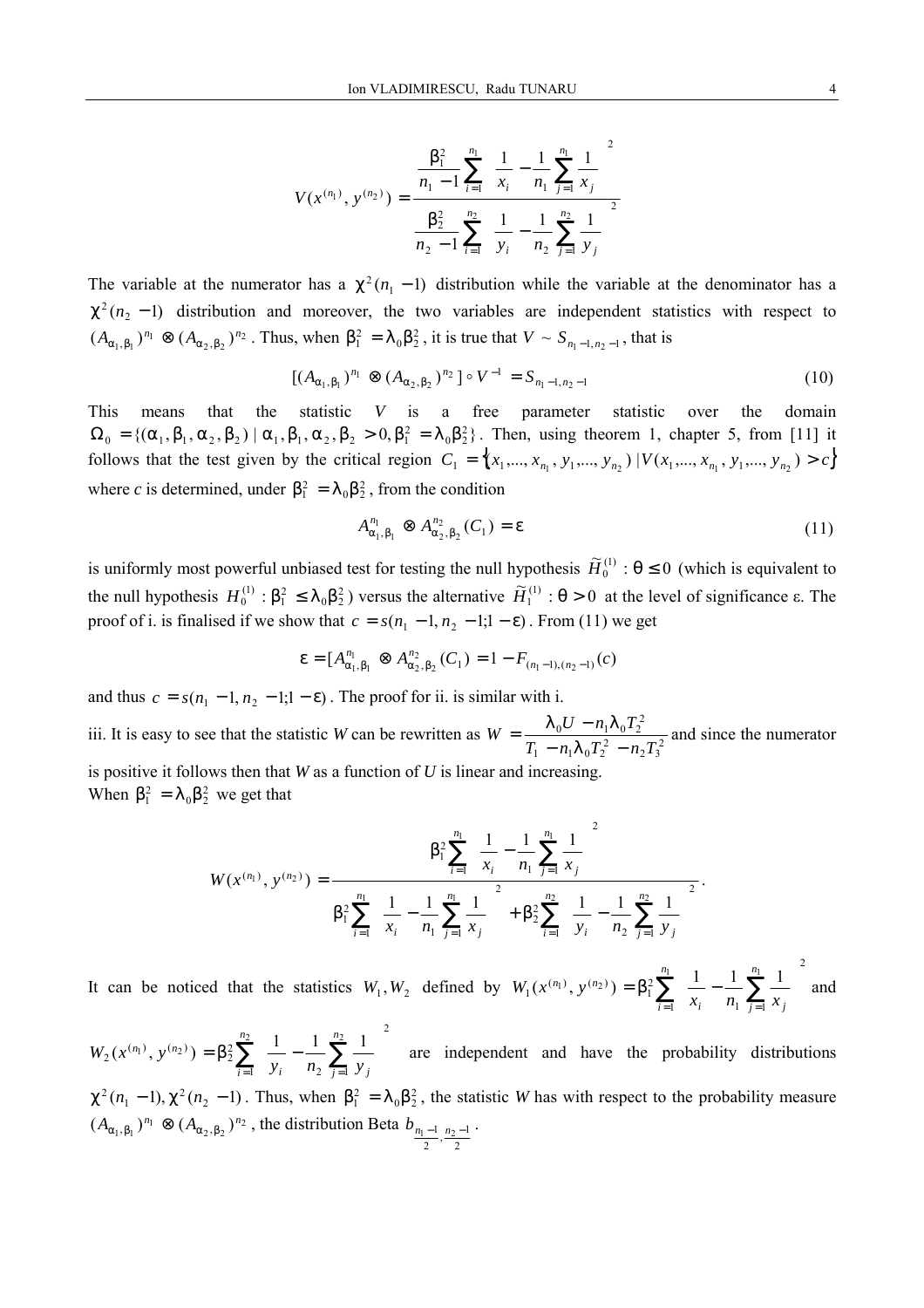Using again theorem 1, chapter 5, from [11], the test characterized by the critical region  $C_3 = (W < c_1) \cup (W > c_2)$  where  $c_1, c_2$  are determined from the conditions

$$
E_{\mu}(\varphi_3) = \varepsilon, \ E_{\mu}(\varphi_3 W) = \varepsilon E_{\mu}(W) \tag{12}
$$

where  $\mu = A_{\alpha_1, \beta_1} \otimes A_{\alpha_2, \beta_2}$ , is uniformly most powerful unbiased at the level of significance  $\varepsilon$  for testing the null hypothesis  $\widetilde{H}_0^{(3)}$ :  $\theta = 0$  (equivalent to the hypothesis  $H_0^{(3)}$ ) versus the alternative  $\widetilde{H}_0^{(3)}$ :  $\theta \neq 0$  (equivalent to the hypothesis  $H_1^{(3)}$ ). The proof is finished by showing that the condition (12) is equivalent with (9). This is true because

$$
E_{\mu}(W) = \frac{(n_1 - 1)}{n_1 + n_2 - 2}
$$

and

$$
x\rho_{\frac{n_1-1}{2},\frac{n_2-1}{2}}(x) = \frac{n_1-1}{n_1+n_2-1}\rho_{\frac{n_1+1}{2},\frac{n_2-1}{2}}(x)
$$

for any  $0 \le x \le 1$ .

Now we consider tests for the parameters  $\alpha_1, \alpha_2$  when the parameters  $\beta_1, \beta_2$  are unknown but equal to  $β$ . In this case the likelihood function given above in (6) is

$$
L_{n_1,n_2}^{\ast}(\boldsymbol{x}^{(n_1)},\boldsymbol{y}^{(n_2)};\boldsymbol{\alpha}_1,\boldsymbol{\alpha}_2,\boldsymbol{\beta})=\boldsymbol{\kappa}^{\ast}(\boldsymbol{\alpha}_1,\boldsymbol{\alpha}_2,\boldsymbol{\beta})\exp\bigg[\boldsymbol{\alpha}_1\boldsymbol{\beta}\sum_{i=1}^{n_1}\frac{1}{x_i}+\boldsymbol{\alpha}_2\boldsymbol{\beta}\sum_{i=1}^{n_2}\frac{1}{y_i}-\frac{\boldsymbol{\beta}^2}{2}(\sum_{i=1}^{n_1}\frac{1}{x_i^2}+\sum_{i=1}^{n_2}\frac{1}{y_i^2})\bigg]
$$

or in equivalent form as

$$
\tilde{L}_{n_1,n_2}^*(x^{(n_1)},y^{(n_2)};\theta,w_1,w_2) =
$$
\n
$$
= \tilde{k}^*(\theta,w_1,w_2) \exp[\theta^*U^*(x^{(n_1)},y^{(n_2)}) + w_1^*T_1^*(x^{(n_1)},y^{(n_2)}) + w_2^*T_2^*(x^{(n_1)},y^{(n_2)})] + w_3T_3(x^{(n_1)},y^{(n_2)})]
$$

where

$$
\theta^* = \frac{(\alpha_1 - \alpha_2)\beta}{\frac{1}{n_1} + \frac{1}{n_2}}, \ w_1^* = \frac{n_1\alpha_1 + n_2\alpha_2}{n_1 + n_2} \beta, \ w_2^* = -\frac{\beta^2}{2},
$$
  

$$
U^*(x^{(n_1)}, y^{(n_2)}) = \frac{1}{n_1} \sum_{i=1}^{n_1} \frac{1}{x_i} - \frac{1}{n_2} \sum_{i=1}^{n_2} \frac{1}{y_i}, \ T_1^*(x^{(n_1)}, y^{(n_2)}) = \sum_{i=1}^{n_1} \frac{1}{x_i} + \sum_{i=1}^{n_2} \frac{1}{y_i}
$$
  

$$
T_2^*(x^{(n_1)}, y^{(n_2)}) = \sum_{i=1}^{n_1} \frac{1}{x_i^2} + \sum_{i=1}^{n_2} \frac{1}{y_i^2}
$$

Hence, the statistic  $S^* = (U^*, T_1^*, T_2^*)^t$  is sufficient for the parameter  $(\theta^*, w_1^*, w_2^*)^t$ . Lets consider the statistic  $W^* : (0, \infty)^{n_1} \times (0, \infty)^{n_2} \rightarrow R$  defined as

$$
W(x^{(n_1)}, y^{(n_2)}) = \sqrt{\frac{n_1 + n_2 - 2}{n_1 + n_2}} \frac{\frac{1}{n_1} \sum_{i=1}^{n_1} \frac{1}{x_i} - \frac{1}{n_2} \sum_{i=1}^{n_2} \frac{1}{y_i}}{\sqrt{\sum_{i=1}^{n_1} (\frac{1}{x_i} - \frac{1}{n_1} \sum_{i=1}^{n_1} \frac{1}{x_i})^2 + \sum_{i=1}^{n_2} (\frac{1}{y_i} - \frac{1}{n_2} \sum_{i=1}^{n_2} \frac{1}{y_i})^2}}
$$
(13)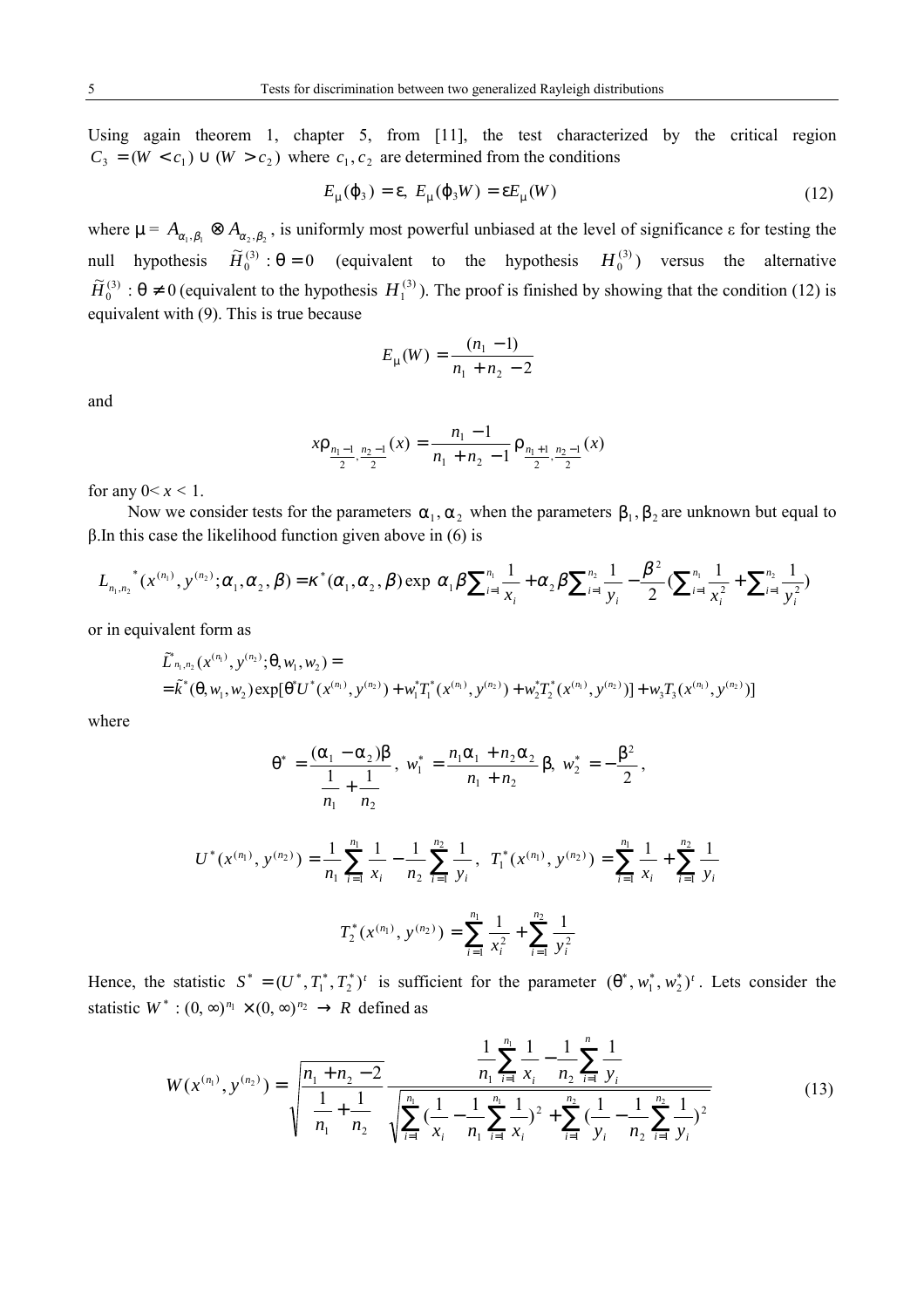It is easy to see that

$$
W^* = \sqrt{\frac{n_1 + n_2 - 2}{n_1 + \frac{1}{n_2}}} \frac{U^*}{\sqrt{T_2^{*2} - \frac{1}{n_1 + n_2} T_1^{*2} - \frac{n_1 n_2}{n_1 + n_2} U^{*2}}}
$$

and therefore  $W^*$  is an increasing function of the statistic  $U^*$ . In addition

$$
W^*(x^{(n_1)}, y^{(n_2)}) = \frac{\beta \left( \frac{1}{n_1} \sum_{i=1}^{n_1} \frac{1}{x_i} - \frac{1}{n_2} \sum_{i=1}^{n_2} \frac{1}{y_i} \right)}{\sqrt{\frac{1}{n_1} + \frac{1}{n_2}}}
$$
\n
$$
W^*(x^{(n_1)}, y^{(n_2)}) = \frac{\sqrt{\left[ \sum_{i=1}^{n_1} \left( \frac{1}{x_i} - \frac{1}{n_1} \sum_{i=1}^{n_1} \frac{1}{x_i} \right)^2 + \sum_{i=1}^{n_2} \left( \frac{1}{y_i} - \frac{1}{n_2} \sum_{i=1}^{n_2} \frac{1}{y_i} \right)^2 + \sum_{i=1}^{n_2} \left( \frac{1}{y_i} - \frac{1}{n_2} \sum_{i=1}^{n_2} \frac{1}{y_i} \right)^2 + \sum_{i=1}^{n_2} \left( \frac{1}{y_i} - \frac{1}{n_2} \sum_{i=1}^{n_2} \frac{1}{y_i} \right)^2 + \sum_{i=1}^{n_2} \left( \frac{1}{y_i} - \frac{1}{n_2} \sum_{i=1}^{n_2} \frac{1}{y_i} \right)^2 + \sum_{i=1}^{n_2} \left( \frac{1}{y_i} - \frac{1}{n_2} \sum_{i=1}^{n_2} \frac{1}{y_i} \right)^2 + \sum_{i=1}^{n_2} \left( \frac{1}{y_i} - \frac{1}{n_2} \sum_{i=1}^{n_2} \frac{1}{y_i} \right)^2 + \sum_{i=1}^{n_2} \left( \frac{1}{y_i} - \frac{1}{n_2} \sum_{i=1}^{n_2} \frac{1}{y_i} \right)^2 + \sum_{i=1}^{n_2} \left( \frac{1}{y_i} - \frac{1}{n_2} \sum_{i=1}^{n_2} \frac{1}{y_i} \right)^2 + \sum_{i=1}^{n_2} \left( \frac{1}{y_i} - \frac{1}{n_2} \sum_{i=1}^{n_2} \frac{1}{y_i} \right)^2 + \sum_{i=1}^{n_2} \left( \frac{1}{y_i} - \frac{1}{n_2} \sum_{
$$

Since the statistics defined as  $\frac{1}{n_1} \sum_{i=1}^{n_1}$  $1 \quad i = 1$  $1 \frac{n_1}{n_1} 1$  $\frac{1}{n_1} \sum_{i=1}^{n_1} \frac{1}{x_i}$  and  $\frac{1}{n_2} \sum_{i=1}^{n_2}$ 2  $i = 1$  $1 \frac{n_2}{n_1} 1$  $n_2$   $\sum_{i=1}^{r} y_i$ are independent and have, with respect with the

probability measure  $(A_{\alpha_1,\beta_1})^{n_1} \otimes (A_{\alpha_1,\beta_2})^{n_2}$ , the normal distributions  $N\left(\frac{\alpha_1}{\beta}, \frac{1}{n \beta^2}\right) N\left(\frac{\alpha_2}{\beta}, \frac{1}{n \beta^2}\right)$  $\bigg)$  $\left( \right)$  $\overline{\phantom{a}}$ l ſ  $β<sup>2</sup> n<sub>2</sub>β$ α  $\overline{\phantom{a}}$  $\lambda$  $\overline{\phantom{a}}$ l ſ  $β<sup>-</sup>n<sub>1</sub>β$ α  $2\beta^2$ 2  $\left\{ \frac{1}{\beta}, \frac{1}{n_1 \beta^2} \right\} N\left( \frac{\alpha_2}{\beta}, \frac{1}{n_2 \beta}\right)$ *n*  $N\left[\frac{a_1}{a},\frac{1}{a_2},\frac{1}{a_3}\right]$  *N*  $\left[\frac{a_2}{a},\frac{1}{a_2},\frac{1}{a_3}\right]$  it follows from (14) that the numerator of that expression is distributed *N*(0,1). Similarly, the statistic from the denominator is distributed  $\chi^2(n_1 + n_2 - 1)$  and consequently *W*<sup>\*</sup> is Student distributed with  $n_1 + n_2 - 1$ degrees of freedom. Hence, the statistic *W*<sup>\*</sup> is free over the domain  $\Omega^* = \{(\alpha_1, \beta; \alpha_1, \beta) | \alpha_1, \beta > 0\}$ 

Lets denote by  $s_{m,q}$ ,  $F_m$ ,  $\rho_m$  the quantile of order q, the cumulative distribution function and the density probability function respectively, of the Student distribution with m degrees of freedom. The following theorem is true now.

**Theorem 2**. Let  $\varepsilon \in (0,1)$  be given. Then

- i. The test  $\varphi_1$  given by the critical region  $C_1 = (W^* > s_{n_1+n_2-2,1-\epsilon})$ , is uniformly most powerful unbiased at the level of significance  $\varepsilon$  for testing the null hypothesis  $H_0^{(1)}$ :  $\alpha_1 \leq \alpha_2$  versus the alternative  $H_1^{(1)}$  :  $\alpha_1 > \alpha_2$ .
- ii. The test  $\varphi_2$  given by the critical region  $C_2 = (W^* < s_{n_1+n_2-2,\epsilon})$ , is uniformly most powerful unbiased at the level of significance  $\varepsilon$  for testing the null hypothesis  $H_0^{(2)}$ :  $\alpha_1 \ge \alpha_2$  versus the alternative  $H_1^{(2)}$  :  $\alpha_1 < \alpha_2$ .
- iii. The test  $\varphi_3$  given by the critical region  $C_3 = \left| \begin{array}{cc} W \end{array} \right|^* > s_{n_1+n_2-2;1-\frac{\epsilon}{2}}$  $\overline{\phantom{a}}$  $\overline{\phantom{a}}$ I I  $C_3 = \left( \mid W \mid^* > s \right)_{n_1+n_2-2;1-\frac{\epsilon}{2}}$ , is uniformly most powerful unbiased at the level of significance  $\varepsilon$  for testing the null hypothesis  $H_0^{(3)}$ :  $\alpha_1 = \alpha_2$  versus the alternative  $H_1^{(3)}$  :  $\alpha_1 \neq \alpha_2$ .

*Proof*: i. Taking into account the properties of the statistic  $W^*$  and using theorem 1, chapter 5 from [11] it follows that the test  $\varphi_1 = 1_{(W^*) \geq c}$  where *c* is determined from the condition

$$
E_{\mu^*}(\varphi_1) = \varepsilon \tag{15}
$$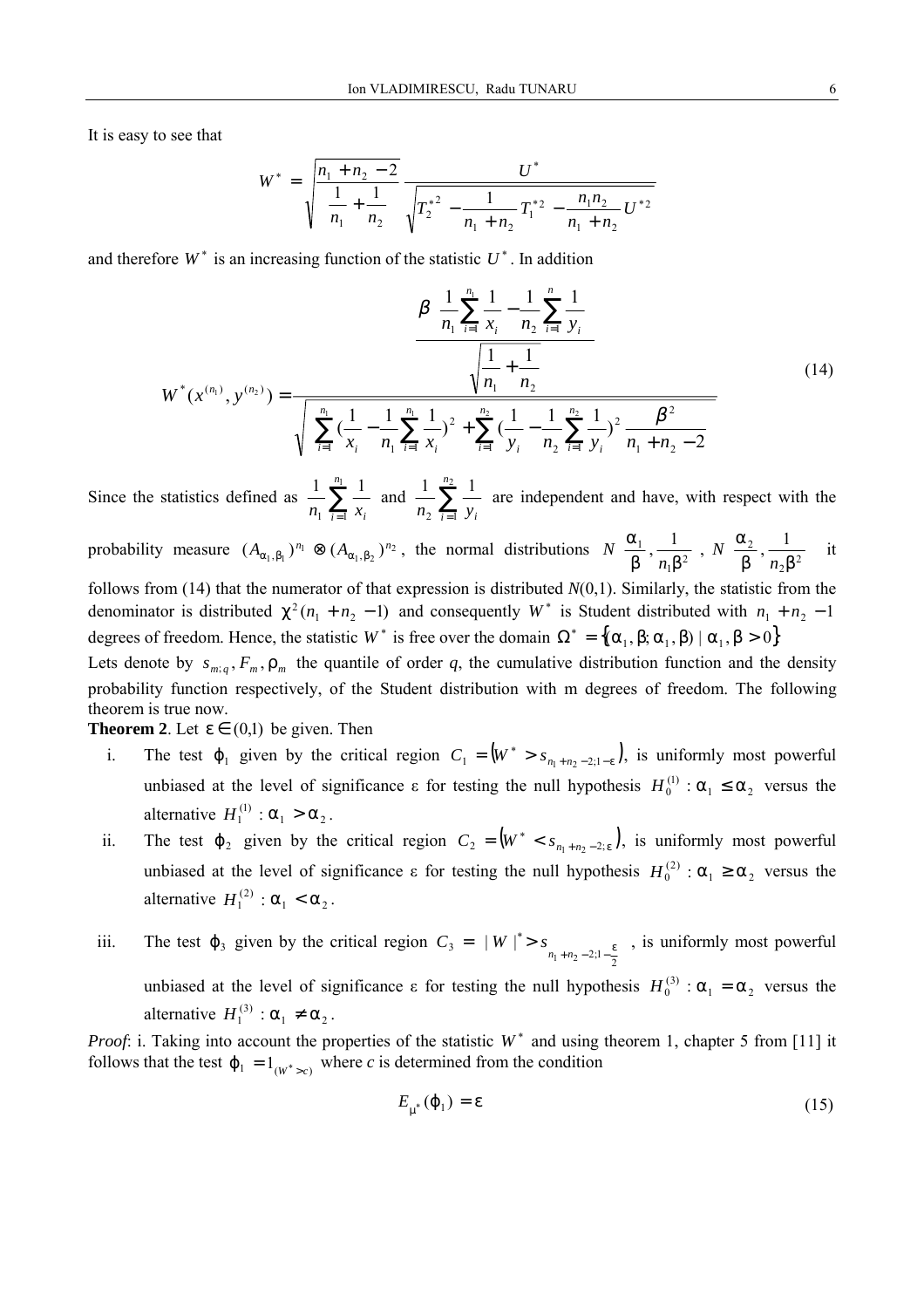with  $\mu^* = A_{\alpha_1,\beta}^{n_1} \otimes A_{\alpha_1}^{n_2}$  $\mu^* = A_{\alpha_1, \beta}^{n_1} \otimes A_{\alpha_1, \beta}^{n_2}$ , is uniformly most powerful unbiased test for testing the hypothesis  $\widetilde{H}_0^{(1)} : \theta^* \le 0$ , equivalent to the null hypothesis  $H_0^{(1)}$ :  $\alpha_1 \leq \alpha_2$ , versus the alternative  $\widetilde{H}_1^{(1)}$ :  $\theta^* > 0$ . Moreover, from (15) it follows that

$$
\varepsilon = E_{\mu^*}(\varphi_1) = (A_{\alpha_1,\beta}^{n_1} \otimes A_{\alpha_1,\beta}^{n_2})(C_1) = S_{n_1+n_2-2}(c, \infty) = 1 - F_{n_1+n_2-2}(c)
$$

and so  $c = s_{n_1 + n_2 - 2; 1 - \varepsilon}$  and thus  $\varphi_1 = 1_{(W^* > s_{n_1 + n_2 - 2; 1 - \varepsilon})}$ .

ii. Similar with i.

iii Lets consider the statistic  $Z : (0, \infty)^{n_1} \times (0, \infty)^{n_2} \rightarrow R$  defined by

$$
Z(x^{(n_1)}, y^{(n_2)}) = \frac{\frac{1}{n_1} \sum_{i=1}^{n_1} \frac{1}{x_i} - \frac{1}{n_2} \sum_{i=1}^{n_2} \frac{1}{y_i}}{\sqrt{\sum_{i=1}^{n_1} \frac{1}{x_i^2} + \sum_{i=1}^{n_2} \frac{1}{y_i^2} - \frac{1}{n_1 + n_2} \left(\sum_{i=1}^{n_1} \frac{1}{x_i} + \sum_{i=1}^{n_2} \frac{1}{y_i}\right)^2}}
$$
(16)

This statistic can be rewritten as  $T_2^*$  –  $T_1^*$ <sup>2</sup>  $1 + \mu_2$ \*  $\frac{1}{I}$  $n_1 + n$ *T*  $Z = \frac{U}{\sqrt{U}}$  $-\frac{1}{n_1 +}$  $=\frac{U}{\sqrt{U}}$  which shows that Z is a linear function of  $U^*$  and

it is also increasing. In addition, denoting  $\widetilde{W} = \sqrt{\frac{n_1 - n_2}{n_1}} W^*$  $_1$  +  $n_2$  $n_1$   $n_2$ 2 1 1  $\widetilde{V} = \sqrt{\frac{n_1 - n_2}{n_1}} W$  $n_1 + n$  $\widetilde{W} = \sqrt{\frac{n_1 - n_2}{n_1}}$  $+ n_2 -$ +  $=\sqrt{\frac{n_1}{n_1+n_2-2}}W^*$ , we get that  $Z^2 = \frac{W}{1+\frac{n_1n_2}{\sqrt{W^2}}}\frac{W^*}{W^2}$ .  $\approx$  $\frac{1}{2}$   $\frac{1}{W^2}$  $_1$  +  $n_2$ 2  $-\frac{\widetilde{W}^2}{2}$ *W*  $n_1 + n$  $Z^2 = \frac{W^2}{n_1 n_2}$ + +  $=$   $\frac{W}{W}$ . Over

the domain  $\Omega_{00} = \{(\alpha_1, \beta; \alpha_1, \beta) | \alpha_1, \beta > 0\}$  the statistic *W*<sup>\*</sup> is free and therefore independent of  $T_1^*$  and  $T_2^*$ . Consequently the statistic *Z* is also independent of  $T_1^*$  and  $T_2^*$ , and thus, free over the domain  $\Omega_{00}$ .

The distribution of the statistic *Z*, with respect to the probability measure  $(A_{\alpha_1,\beta_1})^{n_1} \otimes (A_{\alpha_1,\beta_2})^{n_2}$  is symmetric from the origin. Then there is a pure test  $\varphi_3$  such that it is the most powerful unbiased test at the level of significance  $\varepsilon$  for testing the null hypothesis  $\widetilde{H}_0^{(3)}$ :  $\theta^* = 0$ , which is equivalent to  $H_0^{(3)}$ :  $\alpha_1 = \alpha_2$ , versus the alternative  $\widetilde{H}_0^{(3)}$ :  $\theta^* \neq 0$ . This test is characterised by the critical region

$$
\left(|Z| > c\right) \tag{17}
$$

Since |Z| is an increasing function of the argument  $\tilde{W}$  and thus of the statistic  $W^*$ , we can replace the critical region given in (17) by the critical region

$$
C_3 = (W^* | > k)
$$

where *k* is calculated from the condition  $(A^{n_1}_{\alpha_1,\beta} \otimes A^{n_2}_{\alpha_1,\beta})C_3$  =  $\varepsilon$ .  $A^{n_1}_{\alpha_1,\beta} \otimes A^{n_2}_{\alpha_1,\beta}$   $\big\langle C_3 \big\rangle = \varepsilon$ . In conclusion we can say that  $\mathcal{A}^{n_1}_{\alpha_1,\beta} \otimes A^{n_2}_{\alpha_1,\beta}(C_3) = S_{n_1+n_2-2}(\{x \in R \mid x \mid > k\}) = F_{n_1+n_2-2}(-k) + 1 - F_{n_1+n_2-2}(k) = 2 - 2F_{n_1+n_2-2}(k)$ 1  $\epsilon = \left(A_{\alpha_1,\beta}^{n_1} \otimes A_{\alpha_1,\beta}^{n_2}\right)(C_3) = S_{n_1+n_2-2}\left(\left\{x \in R \mid x \mid > k\right\}\right) = F_{n_1+n_2-2}(-k) + 1 - F_{n_1+n_2-2}(k) = 2 - 2F_{n_1+n_2-2}(k)$ which means that  $k = s$ <br> $n_1 + n_2 - 2; 1 - \frac{\varepsilon}{2}$  and therefore  $C_3 = \left( |W|^{*} > s \right)$ <br> $n_1 + n_2 - 2; 1 - \frac{\varepsilon}{2}$  $\overline{\phantom{a}}$  $\lambda$ I I  $C_3 = \left( \mid W \mid^* > s \right._{n_1 + n_2 - 2; 1 - \frac{\varepsilon}{2}} \right).$